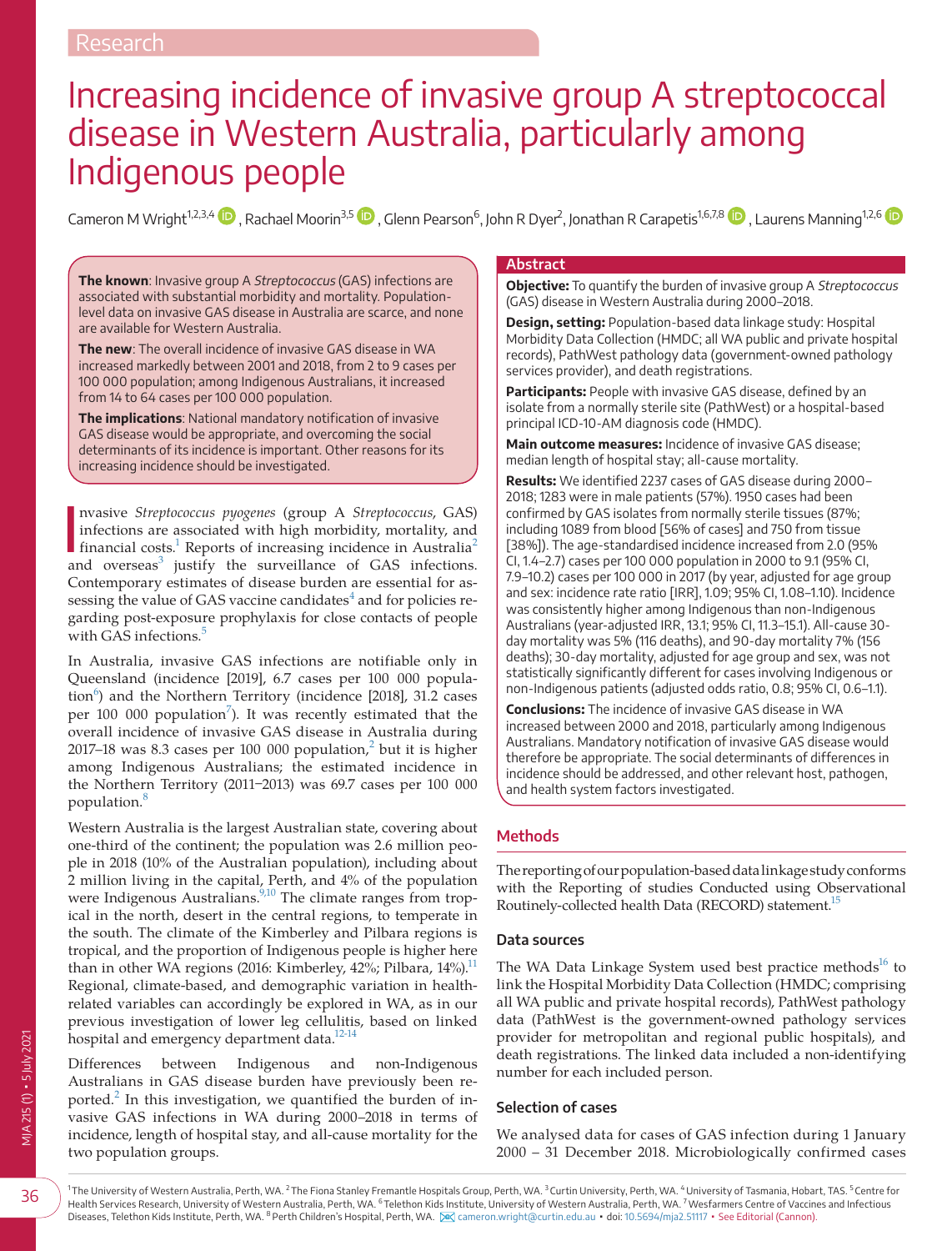were identified in PathWest laboratory data, defined as cases in which GAS had been isolated from a normally sterile site (blood, other sterile fluid, sterile tissue). Diagnoses of GAS infection were identified in the HMDC by a principal International Classification of Diseases, tenth revision, Australian modification (ICD-10-AM) diagnostic code for GAS-specific invasive disease. To be included, a case with a relevant principal diagnosis without a GAS-specific descriptor (eg, osteomyelitis) had to be accompanied by the ICD-10-AM code for GAS infection (B95.0) as the first additional diagnosis, without any ICD-10-AM codes for other bacterial infection diagnoses. All cases of GAS infection according to PathWest or HMDC definitions, or both, were included in our analysis [\(Supporting Information,](#page-5-0) table 1).

Pathology data for patients were grouped by hospitalisation (regardless of whether the hospitalisation fulfilled the HMDC GAS infection definition) if samples were collected within two days of an admission date, including during prior outpatient clinic or emergency department specimen collection. The record date for a case was the first collection date for each episode, or the admission date if a confirmatory isolate was not available. All records for an individual within a 30-day period were treated as a single case.<sup>[8](#page-4-7)</sup> Our analysis allowed more than one infection in an individual if the infection episodes were separated by more than 30 days. We also conducted an analysis in which only one case per individual was included, to assess incidence without intra-individual repeat invasive GAS disease.

# **Characteristics of patients**

Age, sex, hospital admission and separation (discharge) dates, diagnostic codes, region of residence, remoteness of residence area (major cities, inner regional, outer regional, remote, very remote), $17$  postcode-based Socio-Economic Indexes for Areas (SEIFA) index of relative social disadvantage (IRSD) quintiles,<sup>18</sup> and admission to intensive care were extracted from the HMDC. Indigenous status was a validated variable provided as part of the linkage process. Date of death was extracted from death registrations. Region of residence was classified as tropical (Kimberley and Pilbara regions) or non-tropical, and as metropolitan or regional. PathWest data included the unique patient identifier code, sample collection date, and isolation site. For cases identified only in PathWest data, relevant demographic data (eg, age, sex of the patient) were obtained from the HMDC, as it includes all hospital records for WA. Patients were classified as WA residents, Indigenous Australians, or as living in a tropical area if assigned these classifications for any part of a case.

## **Statistical analyses**

All analyses were performed in Stata SE 14.0. Records of hospitalisations with dates later than a person's date of death were removed (20 records, < 0.01% of all records). For five people with inconsistencies in month and year of birth (0.2% of individuals), the most recent data were included. Cases with missing demographic data were included, except in analyses stratified by the missing variable. We compared data for the periods 2000–2009 and 2010–2018 to assess broad changes during the study period. Seasonality was explored by wet (November – April) and dry (May – October) seasons for tropical areas, and by the usual four seasons for non-tropical regions.

Data for WA residents only were included in incidence calculations. Mid-year population denominators were obtained from Australian Bureau of Statistics census estimates and

projections.<sup>9</sup> Crude incidence was calculated, stratified by sex, age group, Indigenous status (from 2001, as relevant data for 2000 were not readily accessible), and region (from 2001, for the same reason). Direct age-standardised annual incidence was calculated, standardised to the age distribution of cases in the year 2000 (the first study year). Incidence was analysed in negative binomial regressions (selected because the data were overdispersed) adjusted for year, age group, and sex, for Indigenous status and year, or by Indigenous status adjusted for year.

The proportional change in total crude incidence since 2001 attributable to the change in Indigenous status-based incidence was calculated for each year by holding in turn the incidence for each group (Indigenous or non-Indigenous) constant. The attributable proportion was the quotient of the difference in incidence from the 2001 level, with one group held constant, and the overall difference in incidence.<sup>19</sup>

Inter-hospital transfers were treated as single admissions when calculating the median hospital length of stay. All-cause mortality at 30 and 90 days after the record date was calculated. Differences in 30-day mortality by Indigenous status were assessed by logistic regression, adjusted for age group and sex.

# **Ethics approval**

Our study was approved by the WA Department of Health Human Research Ethics Committee (HREC) (2019/03) and the WA Aboriginal Health Ethics Committee (899). The University of Western Australia HREC acknowledged the external approval by the WA Department of Health HREC (RA/4/20/5695). A waiver of need for individual consent was granted.

## **Results**

We identified 2237 cases of invasive GAS disease during 2000– 2018: 1950 based on the PathWest definition (87%) and 656 according to the HMDC definition (29%); 369 HMDC-confirmed cases (56%) also fulfilled the PathWest criterion, whereby the proportion was larger for public hospital cases (352 of 555, 63%) than private hospital cases (17 of 101, 17%). Group A *Streptococcus* was isolated from blood in 1089 of the 1950 pathology-confirmed cases (56%), from tissue in 750 (38%), and from other sterile fluids in 224 cases (12%) (multiple isolates possible). While 1950 cases were based on the PathWest definition, more than one diagnostic code could be associated with each PathWest-associated case because of the 30-day case period and the possibility of inter-hospital transfers. The most frequent principal diagnoses for hospitalisations with a corresponding GAS isolate (ie, samples within two days of admission) were GAS sepsis (289 of 2154 cases, 13%) and limb cellulitis (a diagnosis not included in the HMDC definition; 106 of 2154, 5%).

In more than one-half of cases, the patients were boys or men (1283, 57%); the median age of patients was 44 years (interquartile range [IQR], 29–62 years). In 34% of cases, the patients were Indigenous people, and 19% of all cases were in tropical areas ([Box 1](#page-2-0)). A total of 192 of 638 cases during 2000–2009 (30%) and 563 of 1599 during 2010–2018 (35%) were in Indigenous people. A larger proportion of cases in non-Indigenous people were in boys or men than of those in Indigenous people (for cases with recorded sex: 838 of 1384, 61% *v* 385 of 753, 51%), and their median age was higher (47.5 years; IQR, 30–68 years *v* 42 years; IQR, 27–54 years). More than half the cases were in major cities (54%); 37% were in areas in the most disadvantaged IRSD quintile ([Box 1\)](#page-2-0). The proportion of cases in the lowest IRSD quintile was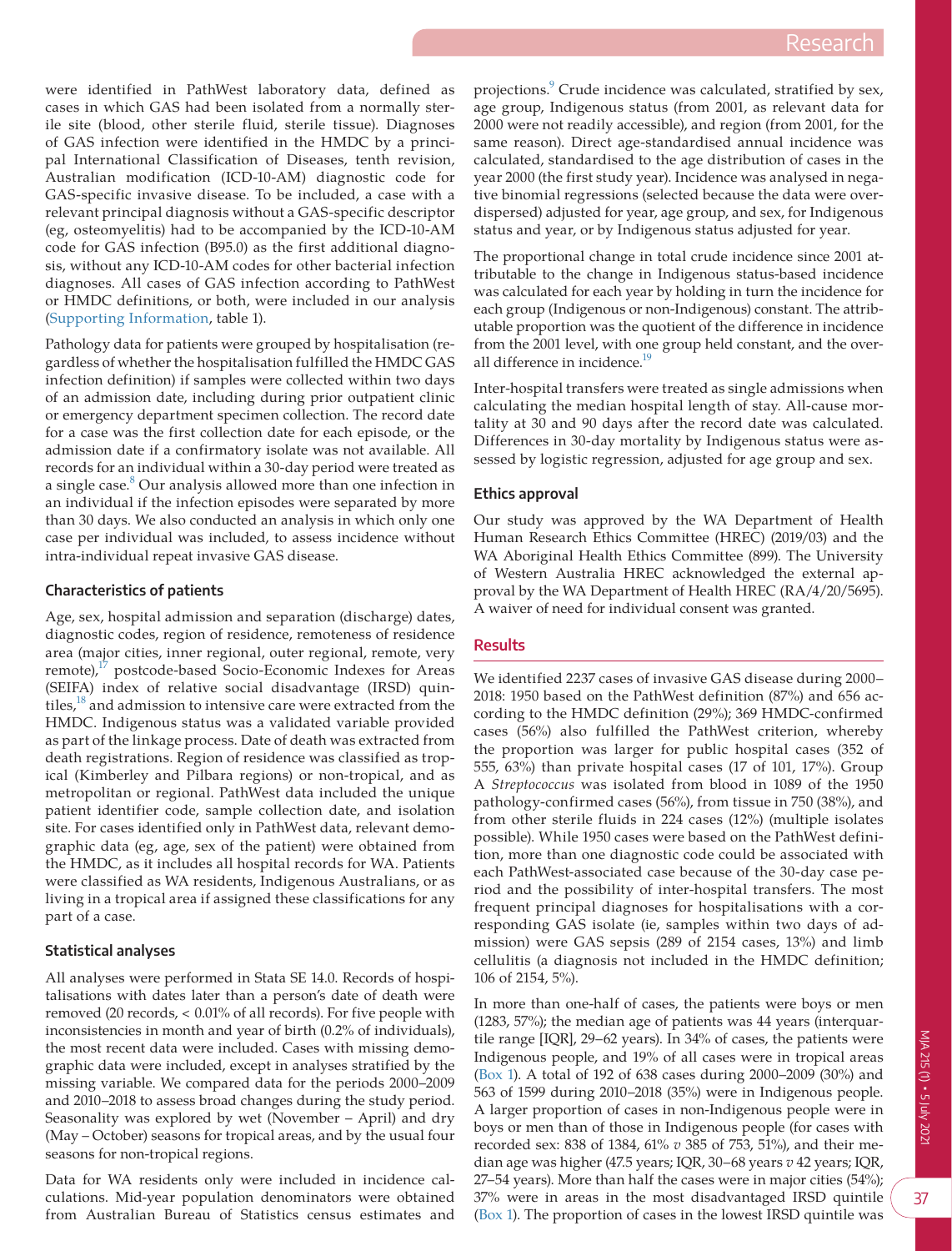## <span id="page-2-0"></span>**1 Invasive group A streptococcal infection cases, Western Australia, 2000–2018: summary data**

**Characteristic**

| Number of cases                    | 2237         |
|------------------------------------|--------------|
| Sex of patient                     |              |
| Male                               | 1283 (57.4%) |
| Female                             | 937 (41.9%)  |
| Missing data/unknown               | 17 (0.8%)    |
| Age group (years)                  |              |
| < 1                                | 60 (2.7%)    |
| $1 - 4$                            | 91 (4.1%)    |
| $5 - 14$                           | 105 (4.7%)   |
| $15 - 24$                          | 183 (8.2%)   |
| $25 - 34$                          | 292 (13.1%)  |
| $35 - 44$                          | 380 (17.0%)  |
| 45-54                              | 342 (15.3%)  |
| $55 - 64$                          | 259 (11.6%)  |
| 65-74                              | 218 (9.7%)   |
| 75-84                              | 200 (8.9%)   |
| $\geq 85$                          | 90 (4.0%)    |
| Missing data/unknown               | 17 (0.8%)    |
| Indigenous status                  |              |
| Indigenous                         | 755 (33.8%)  |
| Non-Indigenous                     | 1390 (62.1%) |
| Missing data/unknown               | 92 (4.1%)    |
| Region of occurrence               |              |
| Non-tropical                       | 1791 (80.1%) |
| Tropical                           | 429 (19.2%)  |
| Missing data/unknown               | 17 (0.8%)    |
| Remoteness*                        |              |
| Major cities                       | 1214 (54.3%) |
| Inner regional                     | 144 (6.4%)   |
| Outer regional                     | 237 (10.6%)  |
| Remote                             | 292 (13.1%)  |
| Very remote                        | 261 (11.7%)  |
| Missing data/unknown               | 89 (4.0%)    |
| Socio-economic status <sup>†</sup> |              |
| Most disadvantaged                 | 834 (37.3%)  |
| More disadvantaged                 | 463 (20.7%)  |
| Moderately disadvantaged           | 399 (17.8%)  |
| Less disadvantaged                 | 247 (11.0%)  |
| Least disadvantaged                | 277 (12.4%)  |
| Missing data/unknown               | 17 (0.8%)    |
| All-cause deaths                   |              |
| 30 days                            | 116 (5.2%)   |
| 90 days                            | 156 (7.0%)   |

 $^{\prime}$  Australian Statistical Geography Standard (ASGS) remoteness structure. $^{17}$  $^{17}$  $^{17}$  † Socio-Economic Indexes for Areas (SEIFA) Index of Relative Social Disadvantage (IRSD) quintiles[.18](#page-4-14) ◆

greater in tropical regions (201 of 429, 47%) than in non-tropical areas (633 of 1791, 35%). Seasonality was not evident: 463 of 1791 non-tropical cases had dates during summer (26%), 464 in autumn (26%), 467 in winter (26%), and 397 in spring (22%); 223 of 429 tropical cases had dates during the dry (52%) and 206 during the wet season (48%).

### **Incidence of invasive group A streptococcal disease**

The age-standardised incidence of invasive GAS disease increased from 2.0 cases (95% confidence interval [CI], 1.4–2.7 cases) per 100 000 population in 2000 to a peak of 9.1 cases (95% CI, 7.9–10.2 cases) per 100 000 population in 2017 [\(Box 2\)](#page-3-0). The adjusted incidence rate ratio (IRR) for year of diagnosis since 2000 was 1.09 (95% CI, 1.08–1.10). An analysis restricted to one case per individual (115 cases were repeat infections in individuals [5%]) yielded results similar to those of the main analysis [\(Supporting](#page-5-0)  [Information](#page-5-0), figure 1). The numbers of incident cases with blood or tissue isolates each increased over time [\(Supporting](#page-5-0)  [Information](#page-5-0), figure 2).

The overall incidence of invasive GAS disease was highest during the first year of life and for people aged 75 years or more ([Box 3\)](#page-3-1). Among Indigenous Australians, however, incidence increased fairly steadily with age ([Box 4\)](#page-3-2).

Crude incidence increased with time for both Indigenous (per year: IRR, 1.11; 95% CI, 1.09–1.14) and non-Indigenous people (IRR, 1.08; 95% CI, 1.06–1.10). It was consistently higher for Indigenous than for non-Indigenous Australians, peaking in 2017 at 79.9 cases (95% CI, 62.6–97.2 cases) and 6.0 cases (95% CI, 5.0–7.0 cases) per 100 000 population respectively ([Box 5\)](#page-4-15); the year-adjusted IRR was 13.1 (95% CI, 11.3–15.1). Crude incidence was higher for Indigenous people in both metropolitan and regional areas (data not shown). During 2007–2018 (the period during which incidence increased), the mean proportion of the total rise in incidence since 2001 attributable to its increased incidence among Indigenous people was 41%.

Incidence was consistently higher among males than females (adjusted IRR, 1.38; 95% CI, 1.25–1.53; [Supporting Information,](#page-5-0) figure 3) and in tropical than non-tropical areas [\(Supporting](#page-5-0)  [Information](#page-5-0), figure 4).

### **Hospital length of stay and all-cause mortality**

Median hospital length of stay was 7 days (IQR, 3–16 days); it was 6 days (IQR, 3–12 days) for Indigenous people and 8 days (IQR 4–18 days) for non-Indigenous people.

In 116 cases (5%), the patient had died (of any cause) by 30 days, and in 156 cases (7%) by 90 days [\(Box 1](#page-2-0)). All-cause mortality was lower at 30 days for Indigenous (27 of 755 cases, 4%) than non-Indigenous patients (89 of 1390, 6%), but the difference was not statistically significant after adjustment for age group and sex (adjusted odds ratio, 0.8; 95% CI, 0.6–1.1). At 30 days, all-cause mortality was higher in cases with blood culture GAS isolates (86 of 1089, 8%; no blood isolate: 30 of 1148, 3%) and for those in which the patient was admitted to intensive care (23 of 137 cases, 17%; not admitted to intensive care: 93 of 2100, 4%). In cases involving patients aged 85 years or more, 90-day all-cause mortality was 29% (26 of 90 cases; [Supporting Information,](#page-5-0) table 2).

# **Discussion**

We report the first population level study of the epidemiology of invasive GAS infections in WA, with the longest coverage period of any study of their epidemiology in Australia. We found

38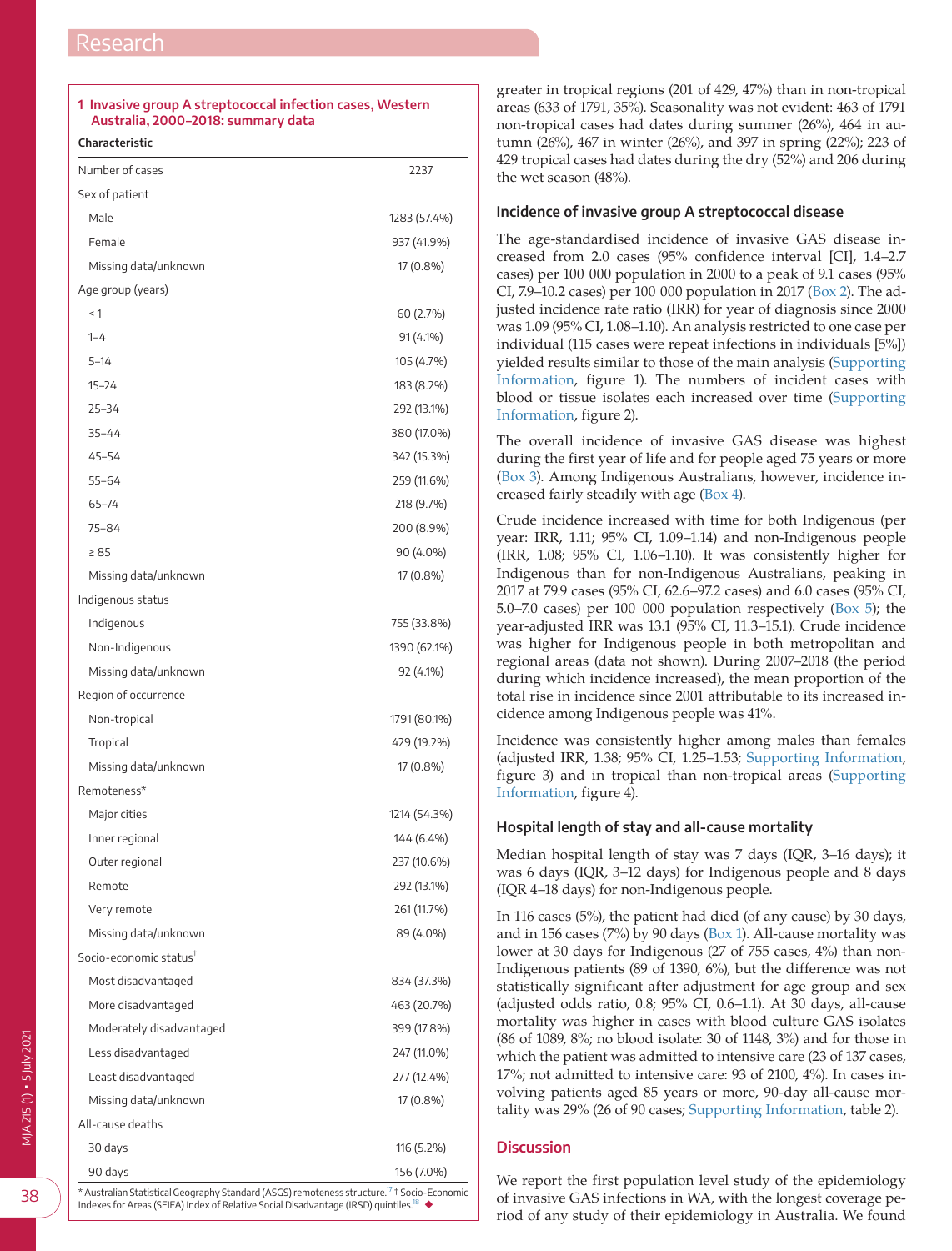<span id="page-3-0"></span>

<span id="page-3-1"></span>

<span id="page-3-2"></span>



that the incidence of invasive GAS infections has increased markedly over the past two decades, particularly among Indigenous Australians.

Our findings accord with a recent review that estimated the incidence of invasive GAS disease in Australia during 2017–18 to be 8.3 cases per 100 000 population.[2](#page-4-1) Their incidence has also increased in Canada, from 2.8 in 2000 to 8.6 cases per 100 000 pop-ulation in 2018.<sup>[3](#page-4-2)</sup> The incidence of GAS disease is much lower in the United Kingdom (664 cases, or one case per 100 000 population in  $2018$  $2018$ ).<sup>2</sup>

The high incidence of invasive GAS infections among Indigenous Australians is consistent with other Australian<sup>[2](#page-4-1)</sup> and overseas reports<sup>21</sup> of higher incidence among indigenous peoples. The mean annual incidence of acute rheumatic fever, an immune-mediated GAS complication, was also higher during 2013–2017 among Indigenous Australians in WA (mean 67.3 cases per 100 000 population; non-Indigenous people: mean  $0.3$  cases per 100 000 population).<sup>[22](#page-5-4)</sup> Social determinants such as household overcrowding are the major factors underlying high rates of invasive GAS disease in disadvantaged populations.<sup>[23](#page-5-5)</sup> The incidence of impetigo, which predisposes to invasive GAS disease, is higher among Indigenous than non-Indigenous Australians; measures for preventing impetigo include handwashing and chlorinated or salty swimming pools. $^{24}$  The higher incidence of invasive GAS disease in tropical areas of WA is consistent with data for lower leg cellulitis in WA, primarily caused by β-haemolytic streptococci.<sup>14</sup> However, the proportion of cases in areas of greatest socio-economic disadvantage was larger in tropical than non-tropical regions, indicating that social determinants also play a role.

A combination of pathogen, host, and health system factors may explain the increasing incidence of GAS disease. The emergence of the M1T1 clone has contributed to a global resurgence of invasive GAS disease.<sup>1</sup> Prospective *emm* typing of invasive GAS isolates could aid understanding of transmission and inform the local utility of GAS vaccine candidates.

The question of whether changes in the incidence of immunosuppressive comorbid conditions — for example, the prevalence of diabetes in Australia increased from 3.3% in 2001 to 4.4% in 2017–18<sup>25</sup> — has contributed to the rising incidence of invasive GAS disease could be investigated with the help of the HMDC data.

Health system factors could also be important. For example, awareness campaigns and altered clinical coding guidelines contributed to an increase in diagnoses of sepsis in Australia.<sup>26</sup> However, the sharp increases in invasive GAS incidence during 2006-2008 and 2015–2017 were largely related to increased numbers of microbiologically confirmed cases, so that the effect of any diagnostic coding changes was minor. Changes in testing practices in hospitals served by PathWest might explain some of the increase, and the West Australian Smart Application of Blood Culture Initiative is currently assessing PathWest blood cul-ture practices since 2006.<sup>[27](#page-5-9)</sup>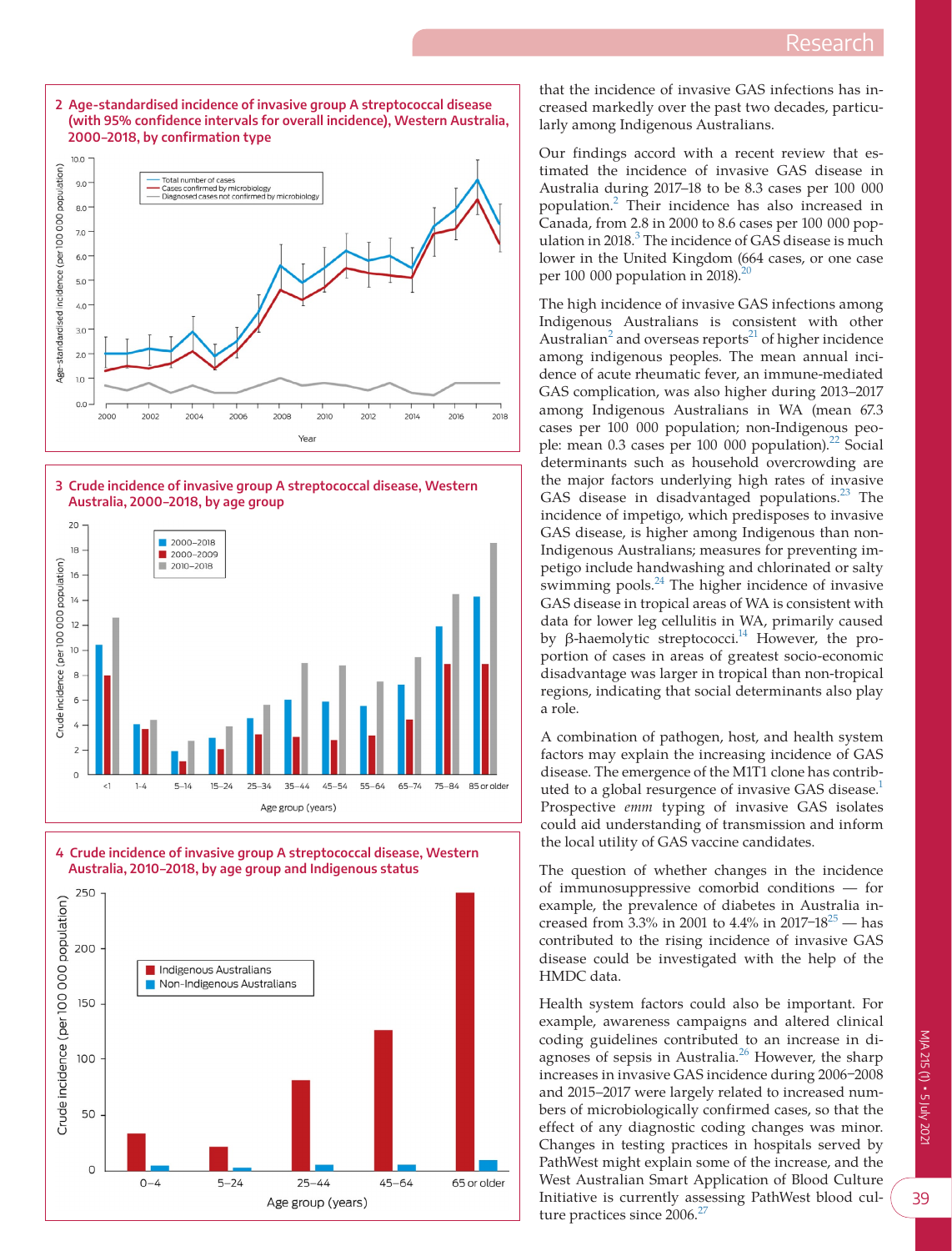<span id="page-4-15"></span>

Our findings indicate that continued invasive GAS disease monitoring in WA is appropriate. National mandatory notification of invasive GAS disease would be useful for monitoring national incidence and targeting preventive strategies, including prophy-laxis during outbreaks.<sup>[5,28](#page-4-4)</sup> Notifiability would also facilitate vac-cine efficacy assessment and contact tracing.<sup>[5](#page-4-4)</sup>

## **Limitations**

Although it serves most public hospitals, PathWest is not the sole pathology provider in WA (estimated population coverage for blood cultures, 80%; personal communication, Susan Benson [Curtin University and University of Western Australia], Oct 2020). For this reason, we augmented laboratory data with hospital records, including 287 cases (13%) without laboratory confirmation. The proportion of microbiologically confirmed HMDC cases was larger for public than private hospitals, which suggests that HMDC cases without PathWest confirmations were probably confirmed by private microbiology providers. The conservative diagnostic definition for HMDC cases minimised the effect of any HMDC coding errors. The administrative data we analysed were not collected for research purposes, but the use of these data in clinical practice (PathWest), clinical activity reporting (HMDC), and for informing national mortality data (death registrations) meant that the linked data analysis was appropriate for our study.

### **Conclusion**

The incidence of invasive GAS disease in WA increased between 2000 and 2018, particularly among Indigenous Australians. Mandatory notification of invasive GAS disease would therefore be appropriate. The social determinants of the differences in incidence should be addressed, and other host, pathogen,

and health system factors underlying the increasing incidence should be investigated.

**Acknowledgements:** Data acquisition costs for this study were jointly funded by the Telethon Kids Institute and the Department of Infectious Diseases, the Fiona Stanley Fremantle Hospitals Group. We acknowledge the WA Data Linkage Branch for providing the linked data, Ryan Shave (WA Department of Health) for assistance with research governance approvals, Brett Cawley (PathWest) for assisting with identifying PathWest cases, Susan Benson (Curtin University, University of Western Australia) for assisting with blood culture results interpretation, and the people whose data were analysed in this study. Cameron Wright completed this work as part of scholarly activity for his Doctor of Medicine degree from the University of Western Australia.

**Competing interests:** No relevant disclosures. ■

Received 29 October 2020, accepted 8 March 2021

© 2021 AMPCo Pty Ltd

- <span id="page-4-0"></span>**1** Barnett TC, Bowen AC, Carapetis JR. The fall and rise of Group A Streptococcus diseases. Epidemiol Infect 2018; 147: 1–6.
- <span id="page-4-1"></span>**2** Wright CM, Langworthy K, Manning L. The Australian burden of invasive group A streptococcal disease: a narrative review. Intern Med J 2020;<https://doi.org/10.1111/imj.14885> [online ahead of print].
- <span id="page-4-2"></span>**3** Public Health Agency of Canada. Reported cases from 1924 to 2017 in Canada. Notifiable diseases on-line. [https://dsol-smed.phac-aspc.gc.ca/notif](https://dsol-smed.phac-aspc.gc.ca/notifiable/charts?c=pl#c=pl&lang=en_US) [iable/charts?c=pl#c=pl&lang=en\\_US](https://dsol-smed.phac-aspc.gc.ca/notifiable/charts?c=pl#c=pl&lang=en_US) (viewed Aug 2020).
- <span id="page-4-3"></span>**4** Cannon JW, Jack S, Wu Y, et al. An economic case for a vaccine to prevent group A streptococcus skin infections. Vaccine 2018; 36: 6968–6978.
- <span id="page-4-4"></span>**5** Mearkle R, Saavedra-Campos M, Lamagni T, et al. Household transmission of invasive group A Streptococcus infections in England: a population-based study, 2009, 2011 to 2013. Euro Surveill 2017; 22: 30532.
- <span id="page-4-5"></span>**6** Queensland Health. Notifiable conditions annual reporting. [https://www.health.qld.gov.au/clini](https://www.health.qld.gov.au/clinical-practice/guidelines-procedures/diseases-infection/surveillance/reports/notifiable/annual) [cal-practice/guidelines-procedures/diseases](https://www.health.qld.gov.au/clinical-practice/guidelines-procedures/diseases-infection/surveillance/reports/notifiable/annual)[infection/surveillance/reports/notifiable/annual](https://www.health.qld.gov.au/clinical-practice/guidelines-procedures/diseases-infection/surveillance/reports/notifiable/annual) (viewed Mar 2020).
- <span id="page-4-6"></span>**7** Northern Territory Department of Health. NT notifications of diseases by onset date and districts. 1 January – 31 December 2017 and

2018. NT Disease Control Bulletin 2019; 26(1): 27. [https://digitallibrary.health.nt.gov.au/prodjspui/](https://digitallibrary.health.nt.gov.au/prodjspui/bitstream/10137/506/567/Vol. 26 no 1 March 2019.pdf) [bitstream/10137/506/567/Vol.%2026%20no%20](https://digitallibrary.health.nt.gov.au/prodjspui/bitstream/10137/506/567/Vol. 26 no 1 March 2019.pdf) [1%20March%202019.pdf](https://digitallibrary.health.nt.gov.au/prodjspui/bitstream/10137/506/567/Vol. 26 no 1 March 2019.pdf) (viewed Mar 2020).

- <span id="page-4-7"></span>**8** Boyd R, Patel M, Currie BJ, et al. High burden of invasive group A streptococcal disease in the Northern Territory of Australia. Epidemiol Infect 2016; 144: 1018–1027.
- <span id="page-4-8"></span>**9** Australian Bureau of Statistics. 3101.0. Australian demographic statistics, Mar 2018. Table 4. Estimated resident population, states and territories (Number). Sept 2018. [https://](https://www.abs.gov.au/AUSSTATS/abs@.nsf/DetailsPage/3101.0Mar 2018?OpenDocument) [www.abs.gov.au/AUSSTATS/abs@.nsf/Detai](https://www.abs.gov.au/AUSSTATS/abs@.nsf/DetailsPage/3101.0Mar 2018?OpenDocument) [lsPage/3101.0Mar%202018?OpenDocument](https://www.abs.gov.au/AUSSTATS/abs@.nsf/DetailsPage/3101.0Mar 2018?OpenDocument) (viewed Mar 2019).
- **10** Australian Bureau of Statistics. Estimates and projections, Aboriginal and Torres Strait Islander Australians. July 2019. [https://www.abs.gov.au/](https://www.abs.gov.au/statistics/people/aboriginal-and-torres-strait-islander-peoples/estimates-and-projections-aboriginal-and-torres-strait-islander-australians/latest-release) [statistics/people/aboriginal-and-torres-strai](https://www.abs.gov.au/statistics/people/aboriginal-and-torres-strait-islander-peoples/estimates-and-projections-aboriginal-and-torres-strait-islander-australians/latest-release) [t-islander-peoples/estimates-and-projections](https://www.abs.gov.au/statistics/people/aboriginal-and-torres-strait-islander-peoples/estimates-and-projections-aboriginal-and-torres-strait-islander-australians/latest-release)[aboriginal-and-torres-strait-islander-australian](https://www.abs.gov.au/statistics/people/aboriginal-and-torres-strait-islander-peoples/estimates-and-projections-aboriginal-and-torres-strait-islander-australians/latest-release) [s/latest-release](https://www.abs.gov.au/statistics/people/aboriginal-and-torres-strait-islander-peoples/estimates-and-projections-aboriginal-and-torres-strait-islander-australians/latest-release) (viewed Oct 2020).
- <span id="page-4-9"></span>**11** Data WA (Government of Western Australia). Regional population data. [https://catalogue.](https://catalogue.data.wa.gov.au/dataset/western-australia-regional-population/resource/eeecaf08-55e3-4026-99fc-f98a383e2812) [data.wa.gov.au/dataset/western-australia-regio](https://catalogue.data.wa.gov.au/dataset/western-australia-regional-population/resource/eeecaf08-55e3-4026-99fc-f98a383e2812) [nal-population/resource/eeecaf08-55e3-4026-](https://catalogue.data.wa.gov.au/dataset/western-australia-regional-population/resource/eeecaf08-55e3-4026-99fc-f98a383e2812) [99fc-f98a383e2812](https://catalogue.data.wa.gov.au/dataset/western-australia-regional-population/resource/eeecaf08-55e3-4026-99fc-f98a383e2812) (viewed Sept 2020).
- <span id="page-4-10"></span>**12** Cannon J, Dyer J, Carapetis J, Manning L. Epidemiology and risk factors for recurrent

severe lower limb cellulitis: a longitudinal cohort study. Clin Microbiol Infect 2018; 24: 1084–1088.

- **13** Cannon J, Rajakaruna G, Dyer J, Carapetis J. Severe lower limb cellulitis: defining the epidemiology and risk factors for primary episodes in a population-based case–control study. Clin Microbiol Infect 2018; 24: 1089–1094.
- <span id="page-4-16"></span>**14** Manning L, Cannon J, Dyer J, et al. Seasonal and regional patterns of lower leg cellulitis in Western Australia. Intern Med / 2019; 49: 212–216.
- <span id="page-4-11"></span>**15** Benchimol EI, Smeeth L, Guttmann A, et al; RECORD Working Committee. The REporting of studies Conducted using Observational Routinely-collected health Data (RECORD) statement. PLoS Med 2015; 12: e1001885.
- <span id="page-4-12"></span>**16** Kelman CW, Bass AJ, Holman CDJ. Research use of linked health data: a best practice protocol. Aust N Z J Public Health 2002; 26: 251–255.
- <span id="page-4-13"></span>**17** Australian Bureau of Statistics. The Australian Statistical Geography Standard (ASGS) remoteness structure. 2016. [http://www.abs.](http://www.abs.gov.au/websitedbs/d3310114.nsf/home/remoteness+structure) [gov.au/websitedbs/d3310114.nsf/home/remot](http://www.abs.gov.au/websitedbs/d3310114.nsf/home/remoteness+structure) [eness+structure](http://www.abs.gov.au/websitedbs/d3310114.nsf/home/remoteness+structure) (viewed Oct 2018).
- <span id="page-4-14"></span>**18** Australian Bureau of Statistics. Socioeconomic indices for areas. Updated Mar 2018. [http://](http://www.abs.gov.au/websitedbs/censushome.nsf/home/seifa) [www.abs.gov.au/websitedbs/censushome.nsf/](http://www.abs.gov.au/websitedbs/censushome.nsf/home/seifa) [home/seifa](http://www.abs.gov.au/websitedbs/censushome.nsf/home/seifa) (viewed Oct 2018).

40